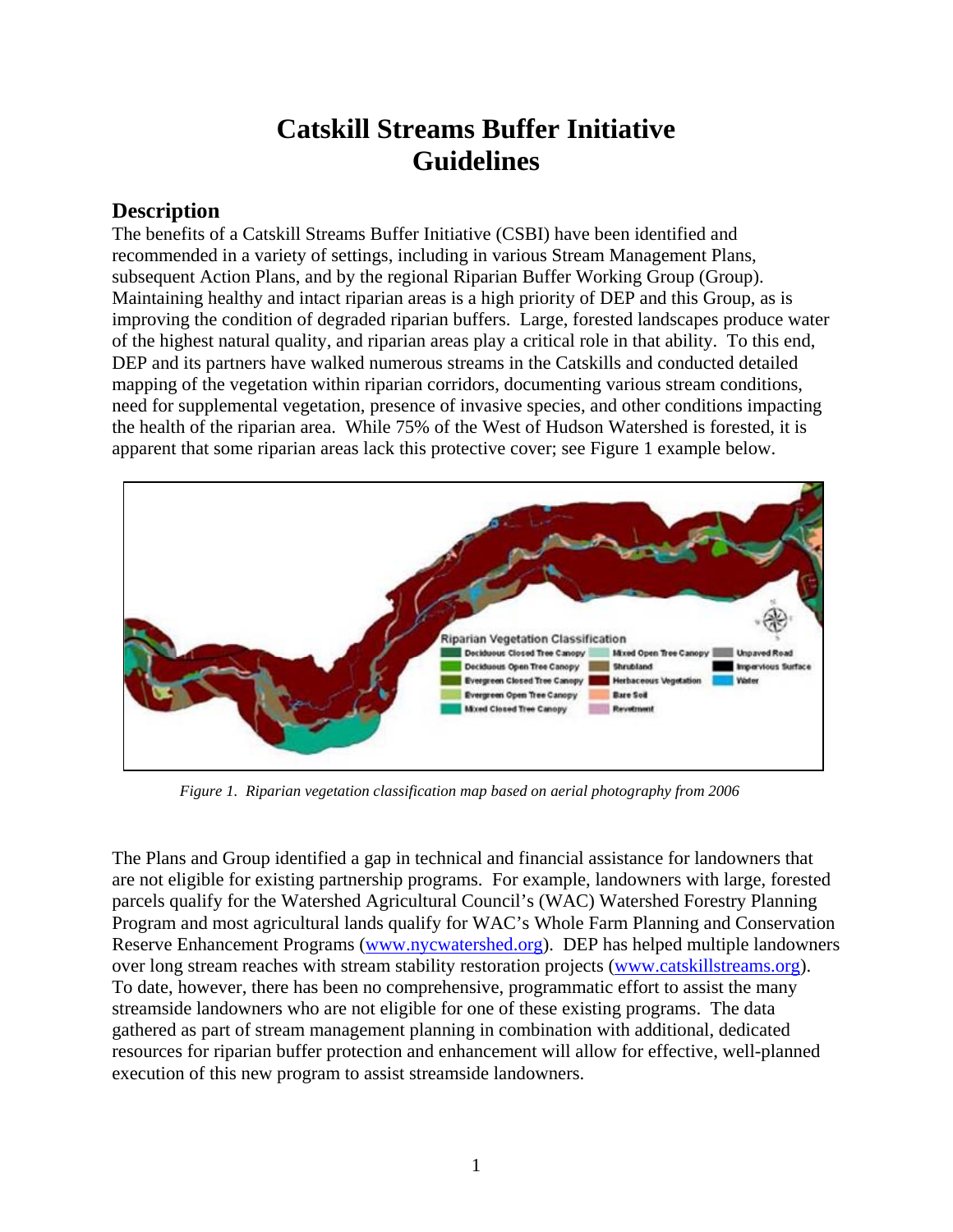## **CSBI Goals**

The overall goal of the CSBI is to inform and assist landowners in better stewardship of their riparian (streamside) area through protection, enhancement, management, or restoration. DEP and its partners (County Soil & Water Conservation Districts and Cornell Cooperative Extension) will assist private, riparian landowners throughout the West of Hudson Watershed by providing:

- 1) Riparian Corridor Management Plans<sup>1</sup> to create awareness about riparian management issues specific to individual properties
- 2) Best management practice design and/or prescriptive measures and installation to encourage positive riparian stewardship and
- 3) Educational materials and activities as needed by landowners to understand the critical role of their buffer and how to maintain it in optimal functioning condition.

### **CSBI Partners**

The CSBI will be implemented by a core team of five CSBI Coordinators (Coordinators)–four working from County Soil and Water Conservation District (SWCD) offices in the West of Hudson Watershed and led by one overall program manager from DEP in Kingston, New York. The CSBI is a functional unit of DEP Stream Management Program (SMP), and as such the five Coordinators will be supported by technical teams established through the SMP at each SWCD as part of their new five-year contracts to implement stream management plans. The core team will be guided and advised by the Riparian Buffers Working Group, as needed, and three subcommittees (Communications, Program Guidelines, and Plant Materials).

### **Additional Considerations**

It is expected that the program requirements may vary from county to county based on specific needs of each SWCD, and that the rate of implementation will vary based on the current status of overall program effort. While the primary purpose of the CSBI is to address properties that are not covered under existing programs, it is possible that the CSBI could provide supplemental assistance for elements not covered by other programs. For example, a landowner may participate in the Watershed Forestry Program's Management Assistance Program for riparian planting activities, but the property may need some minor bank stabilization with material other than plants alone. The CSBI could potentially address this need.

# **Eligibility**

 $\overline{a}$ 

Any watershed landowner with property within the mapped buffer area (see attachment A for an example map subset) can receive technical assistance and a Riparian Corridor Management Plan. Landowners should contact a CSBI Coordinator to find out if they own property within the

<sup>&</sup>lt;sup>1</sup> Riparian Corridor Management Plan = The Plan, completed by CSBI Coordinators, will document existing conditions, landowner goals, natural resource goals, assessments conducted and findings on parcel and make detailed recommendations for practices to address the findings and goals. While the Plan will have a focus on the riparian area, it will document and consider upland impacts to achieving a properly functioning riparian area. Where planning has been conducted through an existing watershed program (e.g. Watershed Forestry or Conservation Reserve Enhancement Program), the RCMP would be an addendum to the existing plan to summarize additional assessments conducted and make additional recommendations.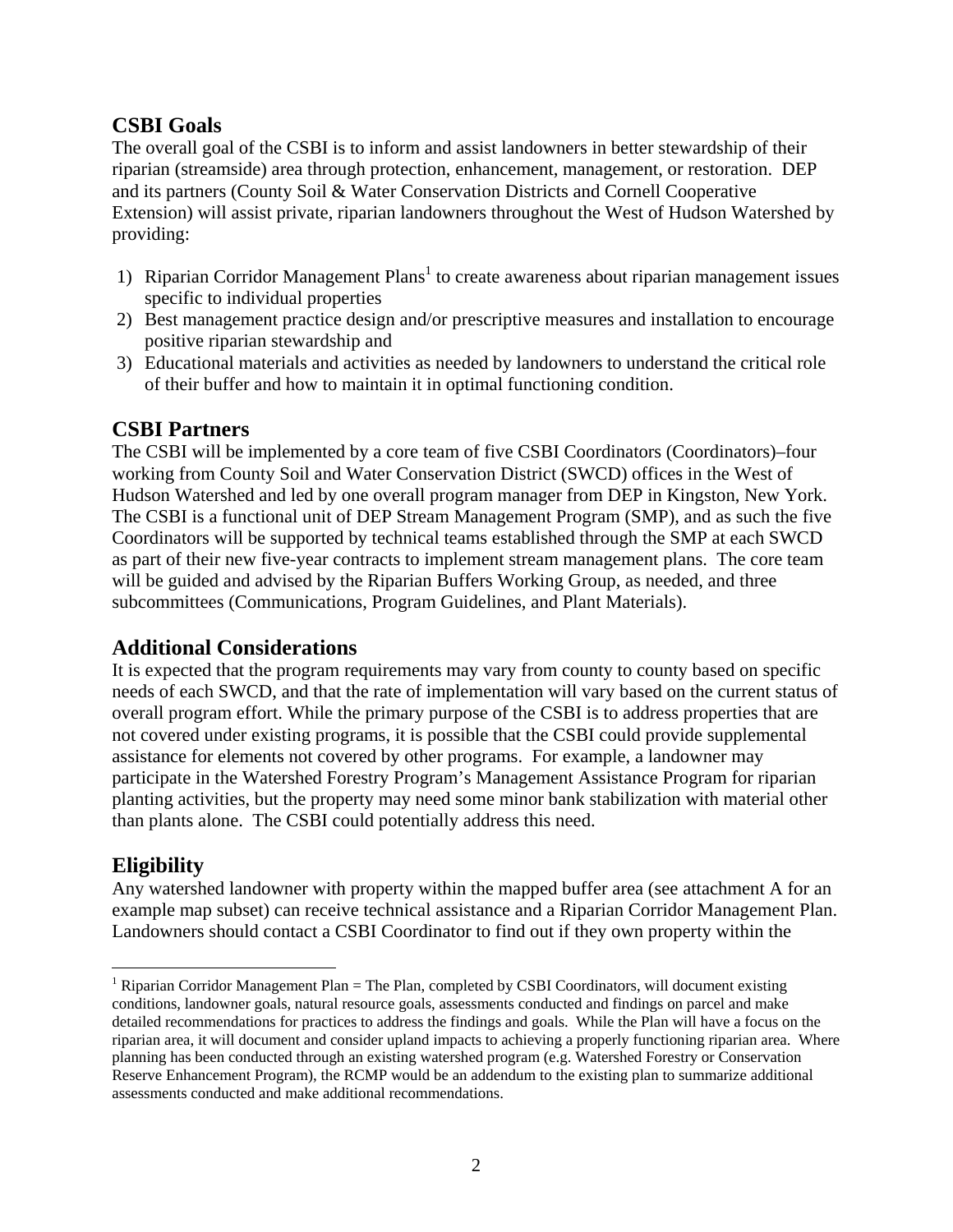riparian area. Upon completion of a Plan, the landowner is eligible to apply to the CSBI for funding to implement plan recommendations. One caveat to eligibility for funding of practices is that each town must adopt Stream Management Plans that have been adopted within the town's boundary.

Interested landowners must complete an application which describes the work to be performed and the CSBI stewardship practices (practices) to be implemented. Those practices which are approved by the CSBI and specifically recommended in the Riparian Corridor Management Plan are eligible for funding. If an unforeseen management recommendation arises after plan development, the CSBI coordinator may write an addendum to the plan inserting that particular recommendation. Those practices which are scheduled to be implemented or completed through another watershed program (e.g. Watershed Forestry, CREP, CWC Stream Program, etc.) shall be considered ineligible for funding.

### **Procedures and Participation Requirements**

- 1. Applications are available online at www.catskillstreams.org and at the SWCD websites and offices in Walton, Cairo, Phoenicia**,** Grahamsville and Cobleskill. Assistance is available for application development, draft review, and budget development. A complete application must be received at the SWCD office by the deadline posted.
- 2. Each year one grant round will be held, with a deadline of October 1. Applications will be selected from a competitive pool of eligible applicants using the applicant rating criteria listed below. Unfunded applications that display merit will be held and reconsidered during the next grant round, receiving notification of such within one month regarding the status of their application. All applicants will be promptly notified of their funding status (denied or approved) and all grant recipients will be given one year to complete their initial implementation work. Projects will be allowed a five-year adjustment period, during which time replanting, invasive species management or pest management may be necessary.
- 3. Participants may receive up to a maximum of \$50,000 in one application year towards the payment of certain stewardship practices (design and/or installation). Participants may apply in subsequent years with a maximum lifetime award of \$150,000.
- 4. Landowner participation is necessary, either monetarily or through in-kind services (i.e. assistance with practice installation, recruitment of volunteers, maintenance of practice, participation in training workshops, other volunteer activities, etc.). The greater commitment made by the applicant, the higher rating the application will receive.
- 5. Applicants must budget for and include plans for project maintenance at a level appropriate to the work being conducted. For example, invasive species eradication projects may require a larger maintenance budget than a simple native planting project.
- 6. An eligibility check will be conducted on each application. If a property is enrolled in another watershed program efforts will be made to ensure practices are allowable under that program's restrictions. The program's representatives will also be notified of all landowner funding and project approvals to avoid program duplication within the watershed region.
- 7. Upon application acceptance, the CSBI Coordinator will work with the landowner to implement the approved practice. The appropriate SWCD will assist with project bidding, permitting and/or installation as appropriate.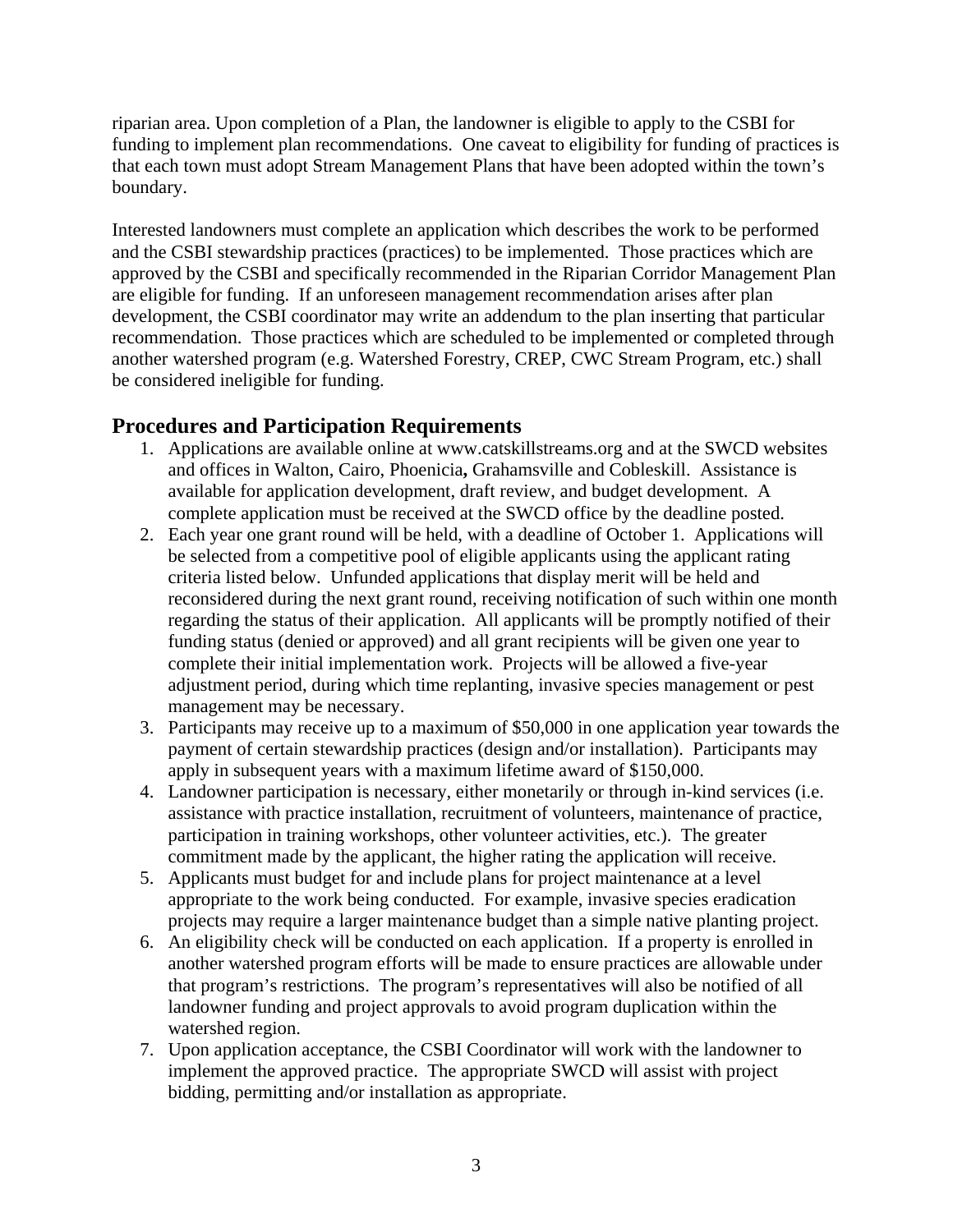- 8. Once work is completed, CSBI staff will inspect the job for conformity to the plan recommendations and process all payments according to the person completing the work (landscaper, district staff, or subcontractor). Payments will be made by reimbursement to the party completing the work.
- 9. CSBI practices being applied for must be addressed in the applicant Riparian Corridor Management Plan or an addendum to the Plan prior to the submission of the application.
- 10. Given the limited availability of funding and the potentially large number of eligible applicants, all funding requests will be rated and prioritized by CSBI staff based on the practice rating criteria below.

# **CSBI Application Rating Criteria**

The following rating criteria (see below) were developed to assist in prioritizing the funding of projects to be implemented under the CSBI Program. Applications will only be evaluated against other applications from within the same reservoir basin.

| Characteristic            |                                                                          | Rating          |
|---------------------------|--------------------------------------------------------------------------|-----------------|
| 1. Riparian functions to  | (Maximum of 20 points)                                                   |                 |
| be addressed              |                                                                          |                 |
|                           | a. Project addresses bank stability and at least three of the            | 20              |
|                           | following buffer functions: improve water quality, create shade,         |                 |
|                           | provide detritus and large woody debris source, reduce excess            |                 |
|                           | nutrients and pesticides, increase carbon storage, provide aquatic       |                 |
|                           | and terrestrial habitat, shelter and food, and/or restore riparian plant |                 |
|                           | communities                                                              |                 |
|                           | b. Project addresses bank stability and at least two of the              | 15              |
|                           | following buffer functions: improve water quality, create shade,         |                 |
|                           | provide detritus and large woody debris source, reduce excess            |                 |
|                           | nutrients and pesticides, increase carbon storage, provide aquatic       |                 |
|                           | and terrestrial habitat, shelter and food, and/or restore riparian plant |                 |
|                           | communities                                                              |                 |
|                           | c. Project addresses any two functions of riparian buffers               | 10              |
|                           | d. Project addresses only one function of riparian buffers               | 5               |
|                           |                                                                          |                 |
| 2. Applicant contribution | (Maximum of 20)                                                          |                 |
|                           | a. Applicant is willing to sign a 10-yr temporary easement or            | 20              |
|                           | greater, contribute at least 10% of total project budget, assist with    |                 |
|                           | practice installation, monitoring or maintenance, and attend             |                 |
|                           | training about topics relevant to the program                            |                 |
|                           | b. Applicant is willing to sign a 5-yr license agreement, contribute     | 15              |
|                           | at least 10% of total project budget, assist with practice installation, |                 |
|                           | monitoring or maintenance, and attend training about topics              |                 |
|                           | relevant to the program                                                  |                 |
|                           | c. Applicant is willing to sign a 10-yr temporary easement, assist       | 10              |
|                           | with practice installation, monitoring or maintenance, and attend        |                 |
|                           | training about topics relevant to the program                            | $5\overline{)}$ |
|                           | d. Applicant is willing to sign a 5-yr license agreement, assist with    |                 |
|                           | practice installation, monitoring or maintenance, and attend             |                 |
|                           | training about topics relevant to the program                            |                 |

Table Application rating criteria. The maximum score is 100 points.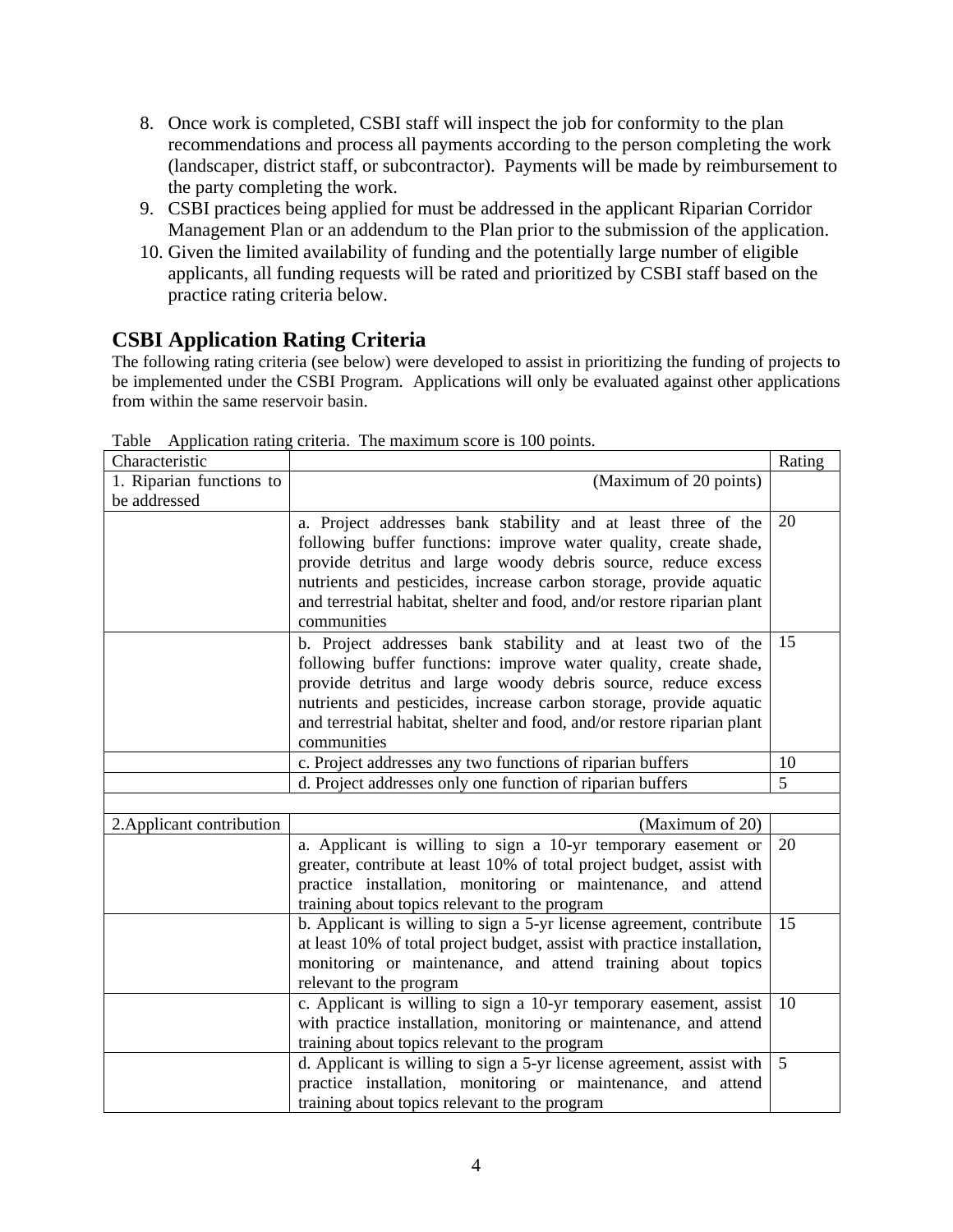| 3. Location                                                                                     | (Maximum of 20)                                                       |                |
|-------------------------------------------------------------------------------------------------|-----------------------------------------------------------------------|----------------|
| See Figure below.                                                                               | a. Parcel is adjacent to existing wetland or forested riparian or     | 20             |
|                                                                                                 | upland areas or another CSBI project and is adjacent to a stream.     |                |
|                                                                                                 | b. Parcel is not adjacent to existing wetland or forested riparian or | 15             |
|                                                                                                 | upland areas or another CSBI project and is within the riparian       |                |
|                                                                                                 | area, but is adjacent to a stream.                                    |                |
|                                                                                                 | c. Parcel is adjacent to existing wetland or forested riparian or     | 10             |
|                                                                                                 | upland areas or another CSBI project and is within the riparian       |                |
|                                                                                                 | area, but is not adjacent to a stream.                                |                |
|                                                                                                 | d. Parcel is not adjacent to existing wetland or forested riparian or | 5              |
|                                                                                                 | upland areas or another CSBI project and is within the riparian       |                |
|                                                                                                 | area, but is not adjacent to a stream.                                |                |
|                                                                                                 |                                                                       |                |
| 4. Program eligibility                                                                          | (Maximum of 15)                                                       |                |
|                                                                                                 | a. Applicants that are not eligible for any other watershed programs  | 15             |
|                                                                                                 | and are new to CSBI                                                   |                |
|                                                                                                 | b. Applicants that are not eligible for any other watershed programs  | 10             |
|                                                                                                 | and have participated in CSBI                                         |                |
|                                                                                                 | c. Applicants that are eligible for other watershed programs, but     | $\overline{5}$ |
|                                                                                                 | need a particular practice that cannot be addressed by any other      |                |
|                                                                                                 | programs                                                              |                |
|                                                                                                 |                                                                       |                |
| 5. Presence of invasive                                                                         | (Maximum of 15)                                                       |                |
| species cover                                                                                   |                                                                       |                |
|                                                                                                 | a. $25 - 50\%$ of the project area covered by invasives               | 15             |
|                                                                                                 | b. Less than 25% of the project area covered by invasives             | 10             |
|                                                                                                 |                                                                       |                |
| 6. Possible other considerations, such as basin restrictions, habitat enhancements, public      |                                                                       | 5              |
| access, recreation, projects design life and other site-specific considerations are applicable. |                                                                       |                |
|                                                                                                 |                                                                       |                |
| 7. Project can be sustained after the granting period, or includes long-term maintenance,       |                                                                       | 5              |
| operation and /or stewardship provisions.                                                       |                                                                       |                |
|                                                                                                 |                                                                       |                |
| 8. Application submitted with two or more proposals from adjacent parcels, allowing for         |                                                                       |                |
| neighborhood riparian enhancement.                                                              |                                                                       |                |
|                                                                                                 |                                                                       | pts            |
| Total Possible = $100$<br><b>Total Received</b>                                                 |                                                                       |                |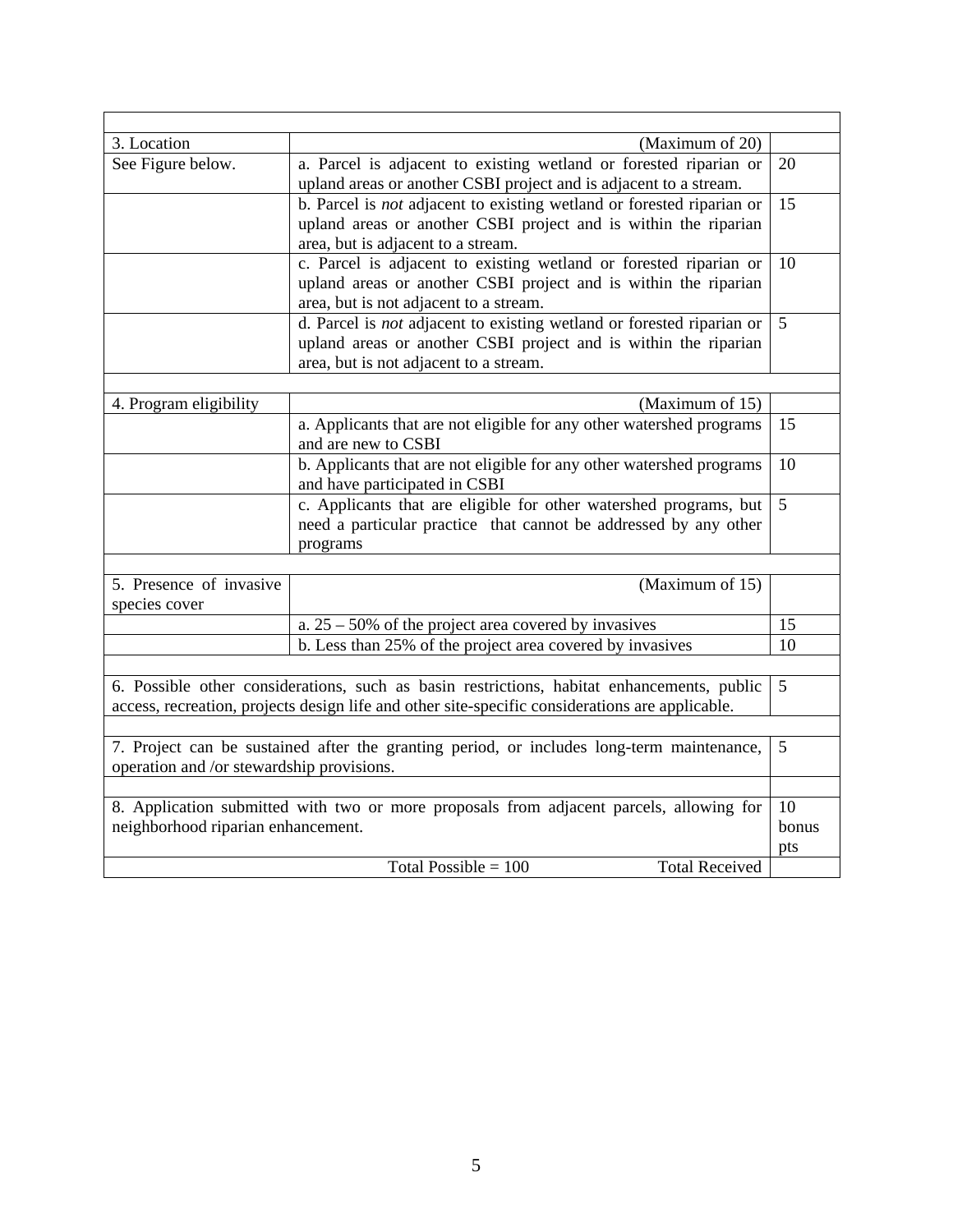

 Figure: Example of location prioritization. a. Parcel is adjacent to existing wetland or forested riparian or upland areas or another CSBI project and is adjacent to a stream. b. Parcel is *not* adjacent to existing wetland or forested riparian or upland areas or another CSBI project and is within the riparian area, but is adjacent to a stream. c. Parcel is adjacent to existing wetland or forested riparian or upland areas or another CSBI project and is within the riparian area, but is not adjacent to a stream. d. Parcel is *not* adjacent to existing wetland or forested riparian or upland areas or another CSBI project and is within the riparian area, but is not adjacent to a stream.

*Ineligible properties/practices*:

- a. Properties without a Riparian Corridor Management Plan or practices that are not recommended in the RCMP.
- b. Properties in basins where stream management plans have been developed, but the town has not adopted the plan or signed an MOA with the appropriate SWCD.
- c. Landowner is not willing to sign 5-yr license agreement or has violated terms of previous license agreement.
- d. Parcels outside the mapped buffer eligible area.
- e. Applicants who have participated in other watershed programs, but have been delinquent in the terms agreed upon.
- f. Properties impacted by sewer line or other infrastructure crossing the stream.
- g. Practices could be covered in a timelier manner by another program.
- h. Parcels unlikely to allow for project establishment within 5 years (i.e. invasive species cover greater than 50% of the project area and are unlikely to be eradicated from site within 5 years).
- i. Applicants who have reached a "lifetime" assistance cap of \$150,000.
- j. Applicants receiving 50 points or less from above scoring criteria.

NOTE: Guidelines, procedures, participation requirements, criteria, and practices will be evaluated on an annual basis and are subject to change at that time.

#### **Glossary of Terms**

*Catskill native*: A species, subspecies, or ecotype that occurs and is adapted to conditions in the location of interest, either historically or presently, without direct or indirect human actions, according to the best available scientific and historic documentation.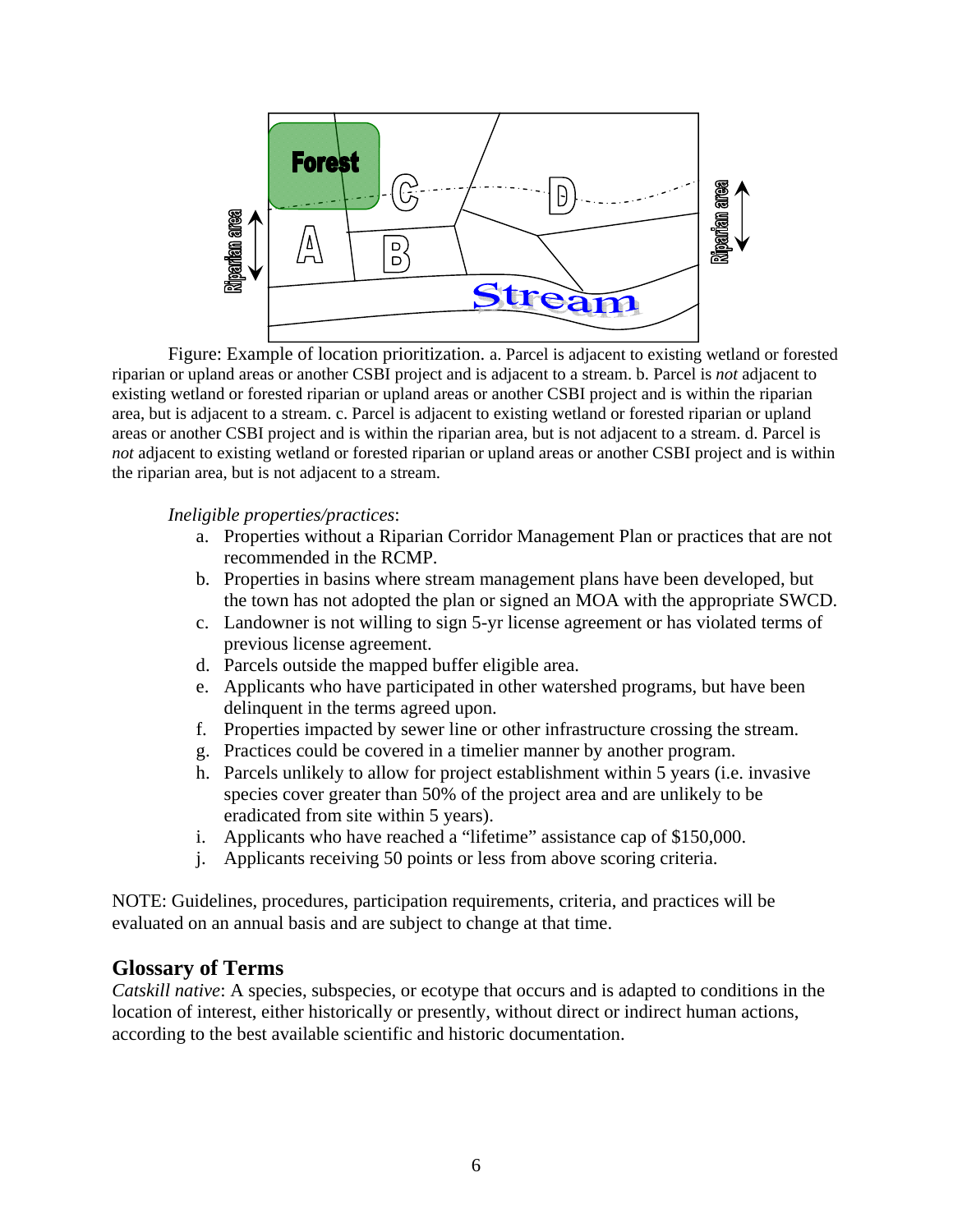*DEP*: New York City Department of Environmental Protection. DEP is one of the primary funding sources for the CSBI. Natural resource professionals help the CSBI to realize its mission and provide outreach and educational assistance to regional landowners.

*Lifetime assistance cap*: The maximum award a landowner may receive from the CSBI is \$150,000. This amount is in addition to any funding received through another watershed program.

*Non-native, invasive plants*: A plant that has populations that are *increasing* in density or spatial extent beyond their natural range. They are capable of causing harm to the environment and human health. They are usually introduced by human activities, either on purpose or accidentally.

*Riparian Buffer Working Group*: a consortium of partnering agencies and organizations that directly or indirectly manage riparian buffers in the Catskills

*Riparian Corridor Management Plan*: A Plan documenting existing conditions, landowner goals, natural resource goals, assessments conducted on parcel (ie. past surveys for stream management plans) and findings. The Plan makes detailed recommendations for practices to address the findings and goals, while describing how the parcel and its natural resources fit into larger ecosystem level interactions. While the Plan will have a focus on the riparian area, it will document and consider upland impacts to achieving a properly functioning riparian area. Where planning has been conducted through an existing watershed program (e.g. Watershed Forestry or Conservation Reserve Enhancement Program), the RCMP would be an addendum to the existing plan to summarize additional assessments conducted and make additional recommendations. The NYC DEP CSBI Manager will make finals approvals of RCMPs.

*West of Hudson Watershed:* This Watershed spans portions of five upstate counties (Ulster, Greene, Delaware, Sullivan and Schoharie).

#### **Contact Information**

*Delaware County SWCD* Main office: 607-865-7161

*Greene County SWCD*  Main office: 518-622-3620 Project office: 518-589-6871

*Sullivan County SWCD* Main office: 845-292-6552 Project office:

*Ulster County SWCD*  Main office: 845-883-7162 x5 Project office: